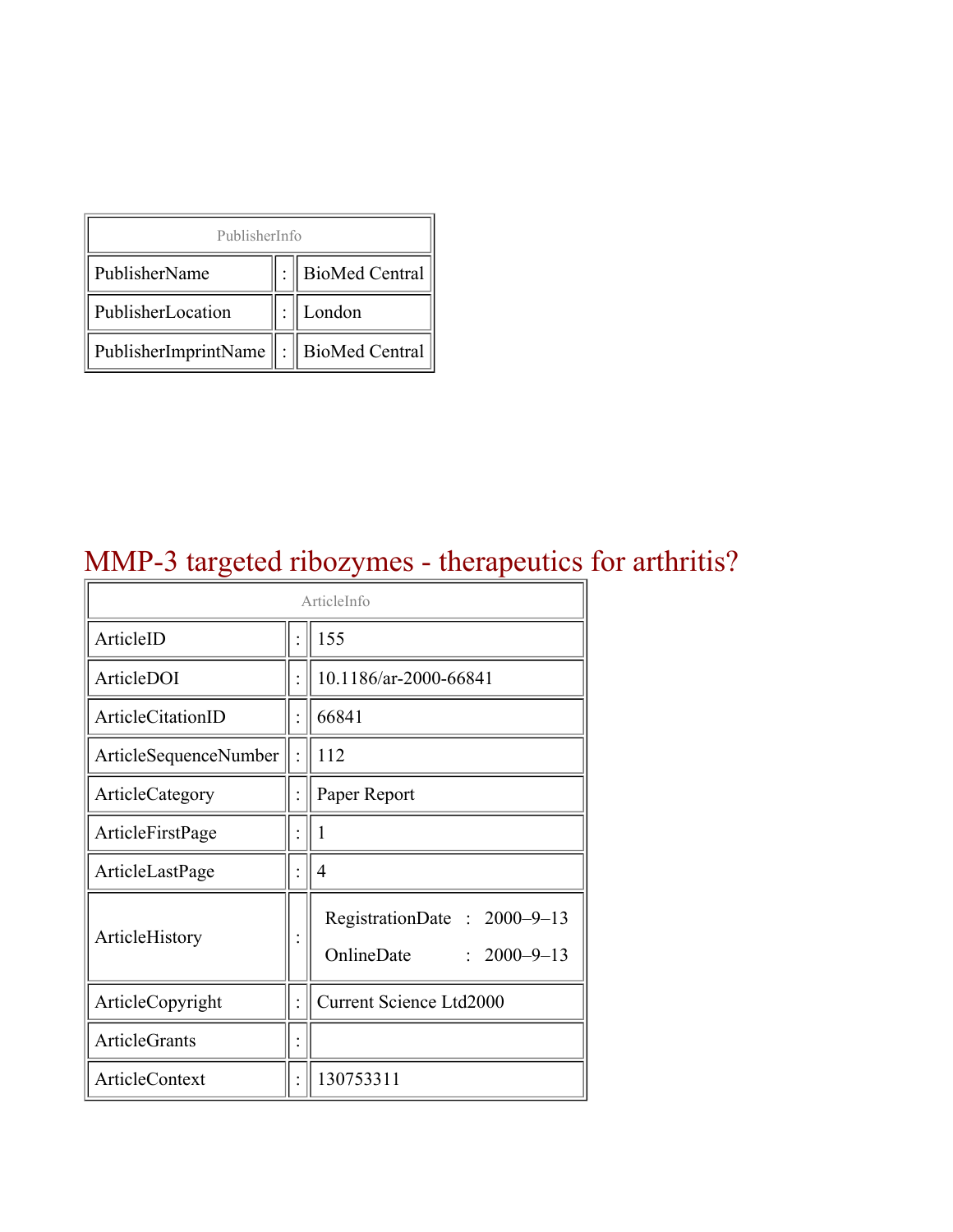Aff1 Queen Mary & Westfield College, London

#### Keywords

Cartilage, MMP-3, proteoglycan, ribozymes, stromelysin

## Context

Ribozymes are catalytic RNA molecules, they occur naturally but can also be synthesised to target specific mRNA molecules. In this study a panel of synthetic ribozymes containing the hammerhead motif were targeted against MMP-3 mRNA and were assessed for activity *in vitro* and in a cartilage explant model. Assess activity of MMP-3 targeted ribozymes using *in vitro* assays and the comparison with *in vivo* findings.

# Significant findings

IL-1 stimulation of fibroblasts *in vitro*resulted in a 5-10 fold increase in MMP-3 expression after 18 h. Ribozymes that inhibited MMP-3 expression in this assay were shown to target sites in the 5'UTR (21), coding region (1049, 1363 and 1366) and 3'UTR (1489) of MMP-3 mRNA, whilst control ribozymes were inactive. The specificity of ribozyme action was determined by parallel measurement of IL-6 secretion, which was not altered. A ribozyme targeting site 1366 in the coding region displayed dose dependent inhibition of MMP-3 expression with an IC50 of ~240 nM and a similar efficacy was demonstrated against MMP-3 expressed from human synovial fibroblasts from osteoarthritis patients.

In the cartilage explant model labelled ribozymes were readily taken up into the tissue. Ribozyme 1366 reduced the level of MMP-3 mRNA extracted from cartilage explants but did not inhibit IL-1 induced proteoglycan release; however, IL-1 mediated cartilage degradation was completely inhibited by the broad spectrum MMP inhibitor Batimastat and by the transcription inhibitor actinomycin D.

Ribozyme uptake *in vivo* following intra-articular injection was evident in synovial fibroblasts but minimal penetration was observed in the cartilage. Importantly, both cell compartments are reported sources of MMP-3 following IL-1 activation.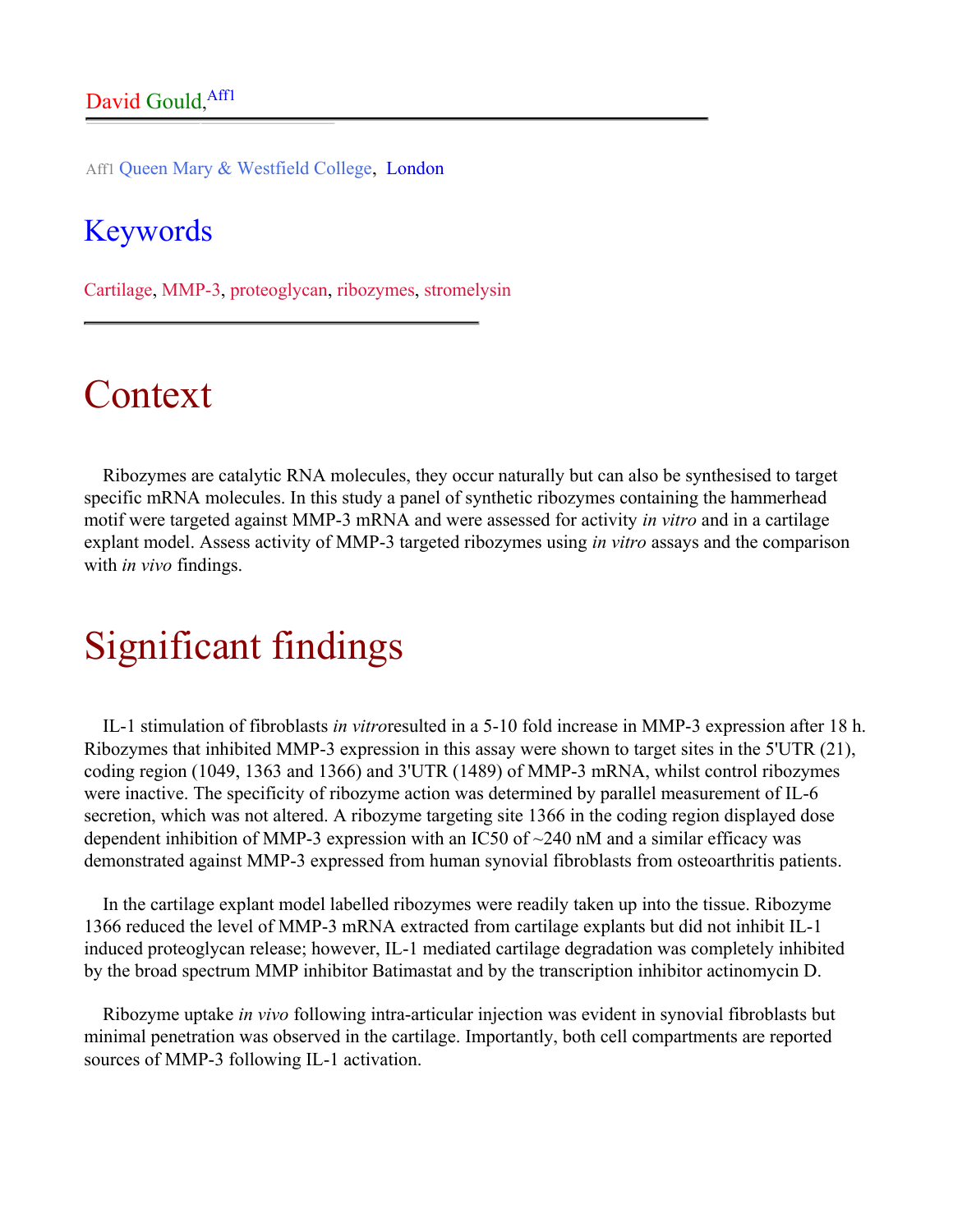## Comments

This paper is best read with the earlier *in vivo* paper at hand as it contains the details of the ribozyme sequences and ribozyme activity *in vivo* (see additional information). The ability to use synthetic ribozymes to selectively inhibit the expression of metalloprotease (MMP)-3 (stromelysin) both *in vitro* and *in vivo*is impressive. Whilst it is disappointing that no inhibition of proteoglycan degradation was observed, this is explained by the fact that eliminating MMP-3 from the MMP cascade was not sufficient to give substantial benefits. The potential of ribozyme technology is impressive as it can be used to selectively target any gene product associated with a disease. Targeting mediators that initiate inflammatory events such as interleukin (IL)-1 or TNF-a with synthetic ribozymes may prove an effective local therapy in rhuematoid arthritis (RA).

## Methods

Ribozymes used in this study contain a binding arm (7-8 nucleotides), which anneal to the MMP-3 message and an invariant core sequence (22 nucleotides) required for catalytic activity. Control ribozymes included inactive ribozymes that contained two mutations in the core, which eliminated cleavage activity and scrambled ribozymes in which the arm sequence is scrambled, to eliminate binding to the target sequence. Ribozymes are named according to their position of cleavage in the human MMP-3 sequence, and are rendered nuclease resistant through the presence of phosphioate linkages. In total, 24 ribozymes targeting cleavage sites in human MMP-3 were assayed for activity *in vitro*. Ribozymes complexed with lipofectamine were incubated with human foreskin fibroblasts (HS-27) for 3 h prior to stimulation of cells with IL-1. Supernatants were collected after 18 h and both MMP-3 and IL-6 levels measured by ELISA.

A cartilage explant model was used to assess ribozyme inhibition of MMP-3 and to determine the role of MMP-3 in IL-1 induced cartilage catabolism. Cartilage was obtained from rabbit knee joints, and slices stabilised in culture were stimulated with IL-1. Ribozyme activity was determined by measurement of MMP-3 mRNA levels extracted from explant tissue. Effects on cartilage catabolism were determined by the release of proteoglycan into the culture medium compared with the amount remaining in the cartilage.

Uptake of ribozymes into tissue was assessed in the explant culture by addition of labelled ribozyme to the media for a given time. *In vivo* uptake was assessed in healthy rabbit knee joints following intraarticular injection of ribozymes.

## Additional information